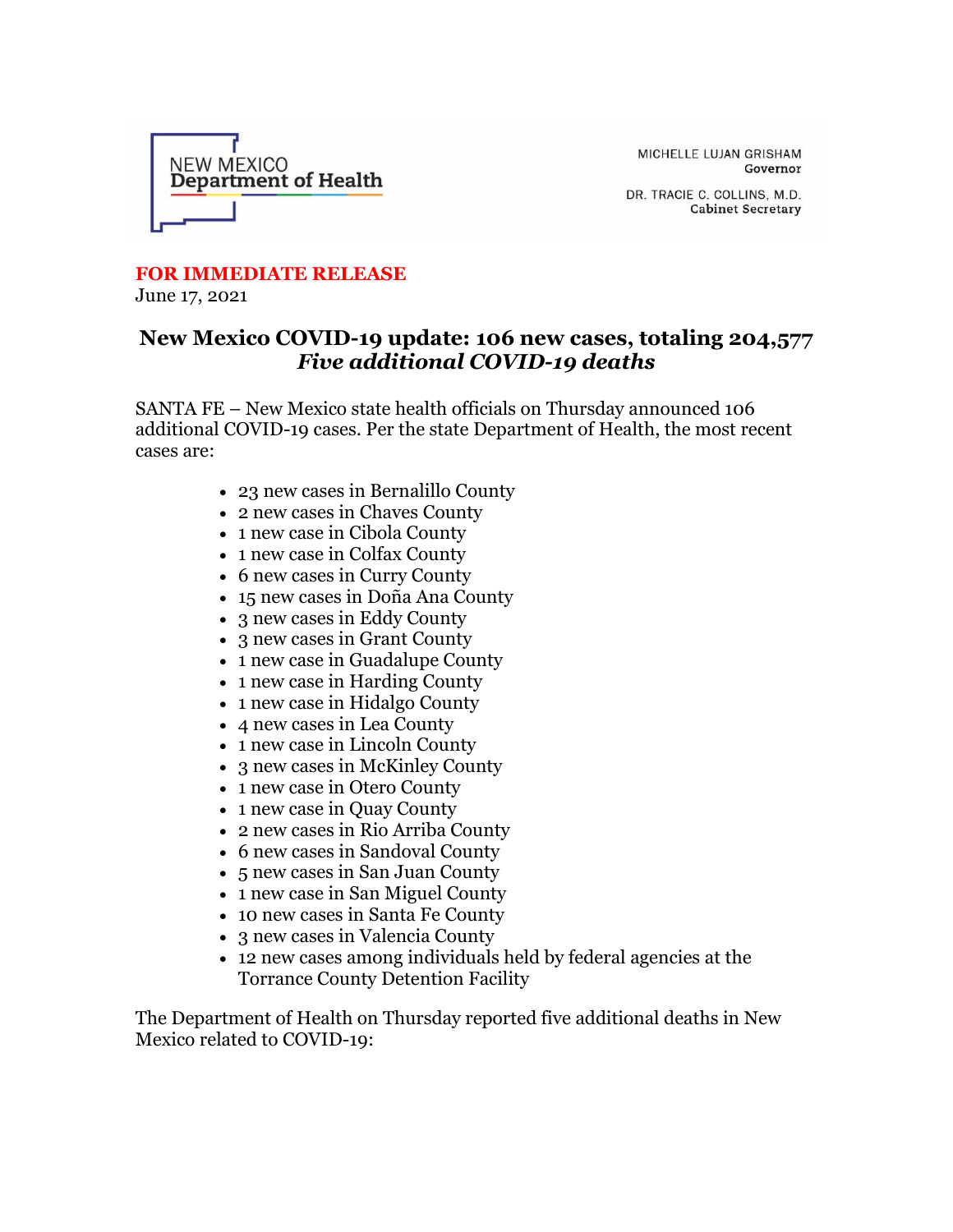- A female in her 80s from Bernalillo County. The individual had underlying conditions.
- A male in his 40s from Colfax County. The individual was hospitalized and had underlying conditions.
- A male in his 50s from Lea County. The individual was hospitalized.
- A female in her 70s from Otero County. The individual had underlying conditions and was a resident of the Good Samaritan Betty Dare facility in Alamogordo.
- A female in her 50s from San Juan County. The individual was hospitalized.

The number of deaths of New Mexico residents related to COVID-19 is now 4,310.

The ten ZIP codes across the state with the most COVID-19 cases on Thursday, Jun. 17 are:

Daily case counts and test numbers are raw data based on information the state receives today - meaning data that has not yet been scrutinized to identify potential duplicates or late-arriving positives or negatives. By contrast, the [Red](https://r20.rs6.net/tn.jsp?f=001sK7mFAMdtbNipZsEonmJA2ufOxcsScJdVZzPraXGA5b4ZepKwp2ysavhUViRhqLE5-C1k42Bx75-Ba-tgRDT5IB5koCOpdKxDo9KuKStyHuas8tffwJM9qskX2ob6ub-Yno-3yH4_BXXXXnboVCYyocKr0UWxjW3eHB9Us4VWWIieLaxBAbsIvZOiQrwrg8IivRNsdwT0rK9N8NibO2K6oM3IMnWWBk_&c=lpUM4FhqJq1GmrjuCRmnF1xsGvWXyACQhzB-2b9b0c-kJEzBPayAng==&ch=b06dJ9cFkGhZCQwJxHVatcJAQTF5mrnwxqAMrfKrreYBqvwnTkT_3w==)  [Yellow Green county-level analysis](https://r20.rs6.net/tn.jsp?f=001sK7mFAMdtbNipZsEonmJA2ufOxcsScJdVZzPraXGA5b4ZepKwp2ysavhUViRhqLE5-C1k42Bx75-Ba-tgRDT5IB5koCOpdKxDo9KuKStyHuas8tffwJM9qskX2ob6ub-Yno-3yH4_BXXXXnboVCYyocKr0UWxjW3eHB9Us4VWWIieLaxBAbsIvZOiQrwrg8IivRNsdwT0rK9N8NibO2K6oM3IMnWWBk_&c=lpUM4FhqJq1GmrjuCRmnF1xsGvWXyACQhzB-2b9b0c-kJEzBPayAng==&ch=b06dJ9cFkGhZCQwJxHVatcJAQTF5mrnwxqAMrfKrreYBqvwnTkT_3w==) provides a highly accurate picture for a twoweek period of time.

Previously reported numbers included one case in Santa Fe County that has been identified as duplicate—this has been corrected. Including the above newly reported cases, New Mexico has now had a total of 204,577 COVID-19 cases:

Bernalillo County: 58,858 Catron County: 95 Chaves County: 9,059 Cibola County: 2,898 Colfax County: 799 Curry County: 5,285 De Baca County: 177 Doña Ana County: 25,035 Eddy County: 6,929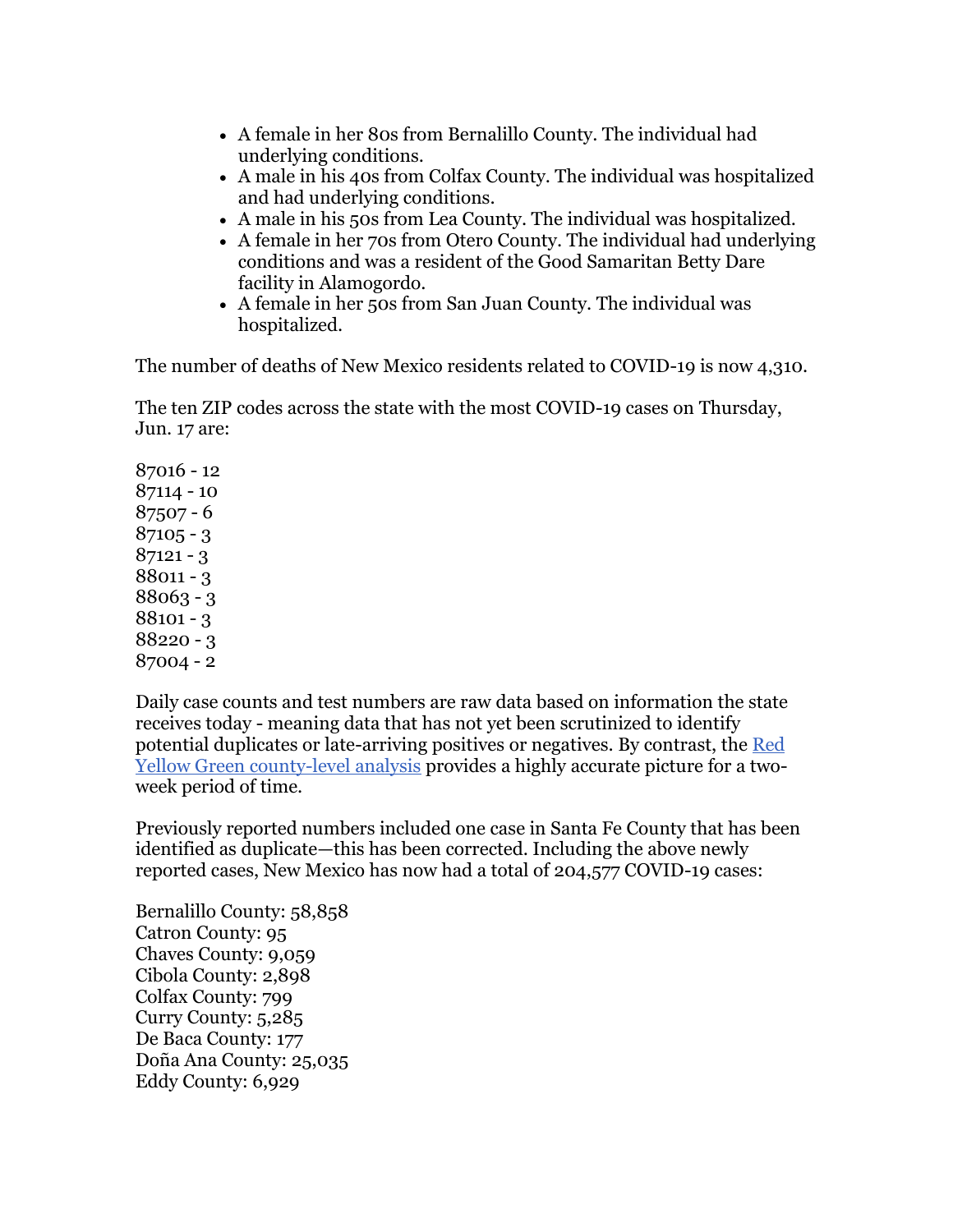Grant County: 1,746 Guadalupe County: 456 Harding County: 13 Hidalgo County: 366 Lea County: 8,392 Lincoln County: 1,763 Los Alamos County: 535 Luna County: 3,374 McKinley County: 12,363 Mora County: 173 Otero County: 4,051 Quay County: 533 Rio Arriba County: 3,742 Roosevelt County: 2,021 Sandoval County: 12,201 San Juan County: 15,636 San Miguel County: 1,392 Santa Fe County: 10,557 Sierra County: 781 Socorro County: 1,325 Taos County: 1,699 Torrance County: 875 Union County: 258 Valencia County: 6,867

County totals are subject to change upon further investigation and determination of residency of individuals positive for COVID-19.

The Department of Health currently reports the following numbers of COVID-19 cases among individuals held by federal agencies at the following facilities:

- Cibola County Correctional Center: 445
- Otero County Federal Prison Facility: 447
- Otero County Processing Center: 249
- Torrance County Detention Facility: 196

The Department of Health currently reports the following numbers of COVID-19 cases among individuals held by the New Mexico Corrections Department at the following facilities:

- Central New Mexico Correctional Facility in Valencia County: 298
- Guadalupe County Correctional Facility: 253
- Lea County Correctional Facility: 762
- Northeast New Mexico Correctional Facility in Union County: 167
- Northwest New Mexico Correctional Center in Cibola County: 128
- Otero County Prison Facility: 473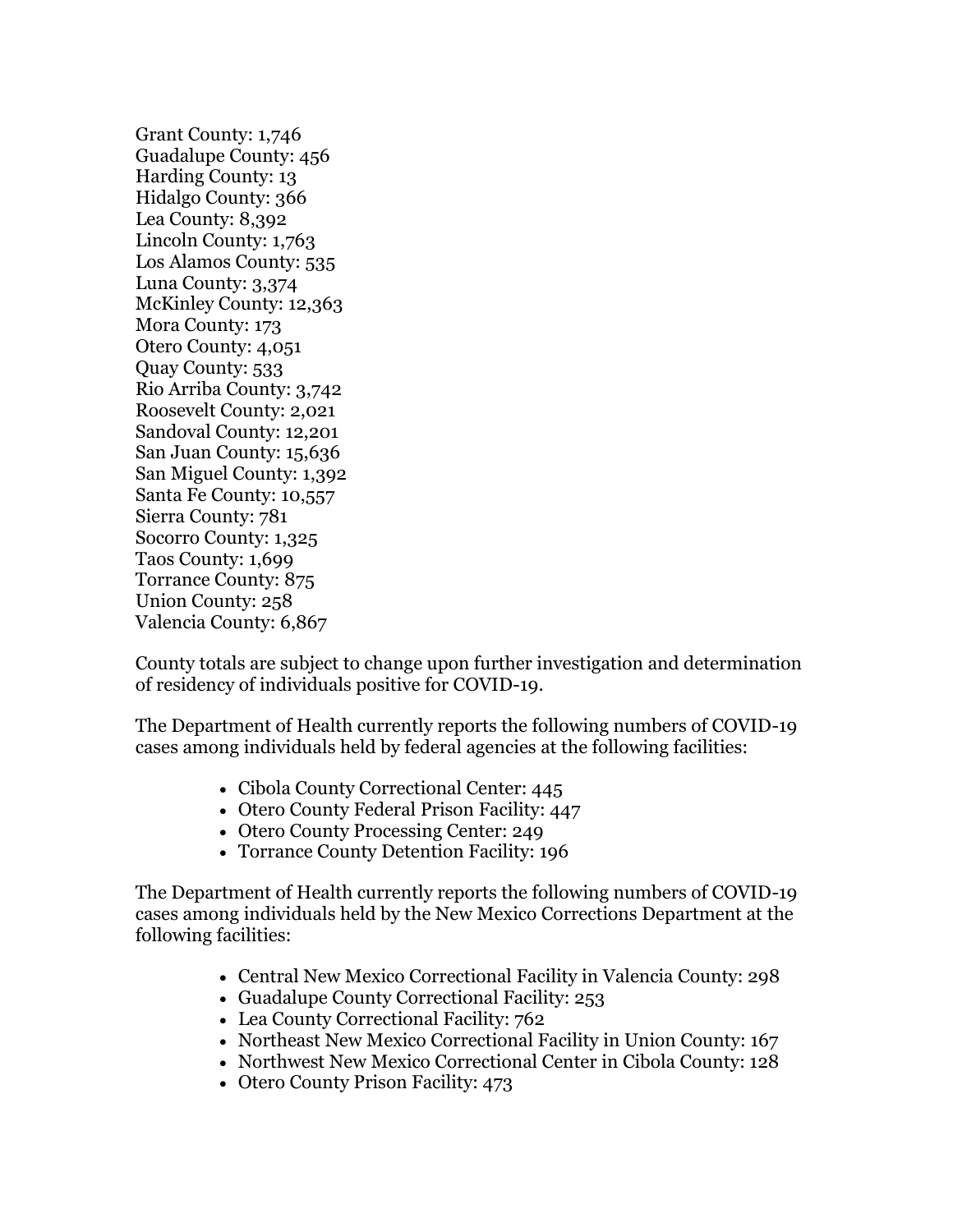- Penitentiary of New Mexico in Santa Fe County: 219
- Roswell Correctional Center: 229
- Southern New Mexico Correctional Facility in Doña Ana County: 231
- Springer Correctional Center in Colfax County: 151
- Western New Mexico Correctional Facility in Cibola County: 75

As of today, there are 101 individuals hospitalized in New Mexico for COVID-19. This number may include individuals who tested positive for COVID-19 out of state but are currently hospitalized in New Mexico. This number does not include New Mexicans who tested positive for COVID-19 and may have been transferred to a hospital out of state.

As of today, there are 192,777 COVID-19 cases designated as having recovered by the New Mexico Department of Health.

The Department of Health has identified at least one positive COVID-19 case in residents and/or staff in the past 28 days at the following long-term care facilities:

- Advanced Health Care in Albuquerque
- The Aristocrat Assisted Living in Alamogordo
- Beehive Homes Clovis
- Beehive Homes Farmington
- Cedar Ridge Inn in Farmington
- Good Samaritan Society Las Cruces
- Homes with a Heart Assisted Living
- Laguna Rainbow Care in Casa Blanca
- The Neighborhood in Rio Rancho Assisted Living in Rio Rancho
- Red Rocks Care Center in Gallup
- Retirement Ranches in Clovis
- The Rio Las Estancias in Albuquerque
- Sierra Hills Assisted Living in Truth or Consequences
- Sugar Hollow Assisted Living in Albuquerque

The Department of Health has detected community spread in the state of New Mexico and is investigating cases with no known exposure. The agency reports that given the infectious nature of the virus it is likely other residents are infected but yet to be tested or confirmed positive. To that end, all New Mexicans have been instructed to stay home except for outings absolutely necessary for health, safety and welfare. These additional restrictions have been enacted to aggressively minimize person-to-person contact and ensure spread is mitigated. New Mexicans are strongly urged to limit travel to only what is necessary for health, safety and welfare.

The New Mexico Department of Health has active investigations into the positive patients, which includes contact-tracing and swabs of symptomatic individuals who have had contact with the positive cases.